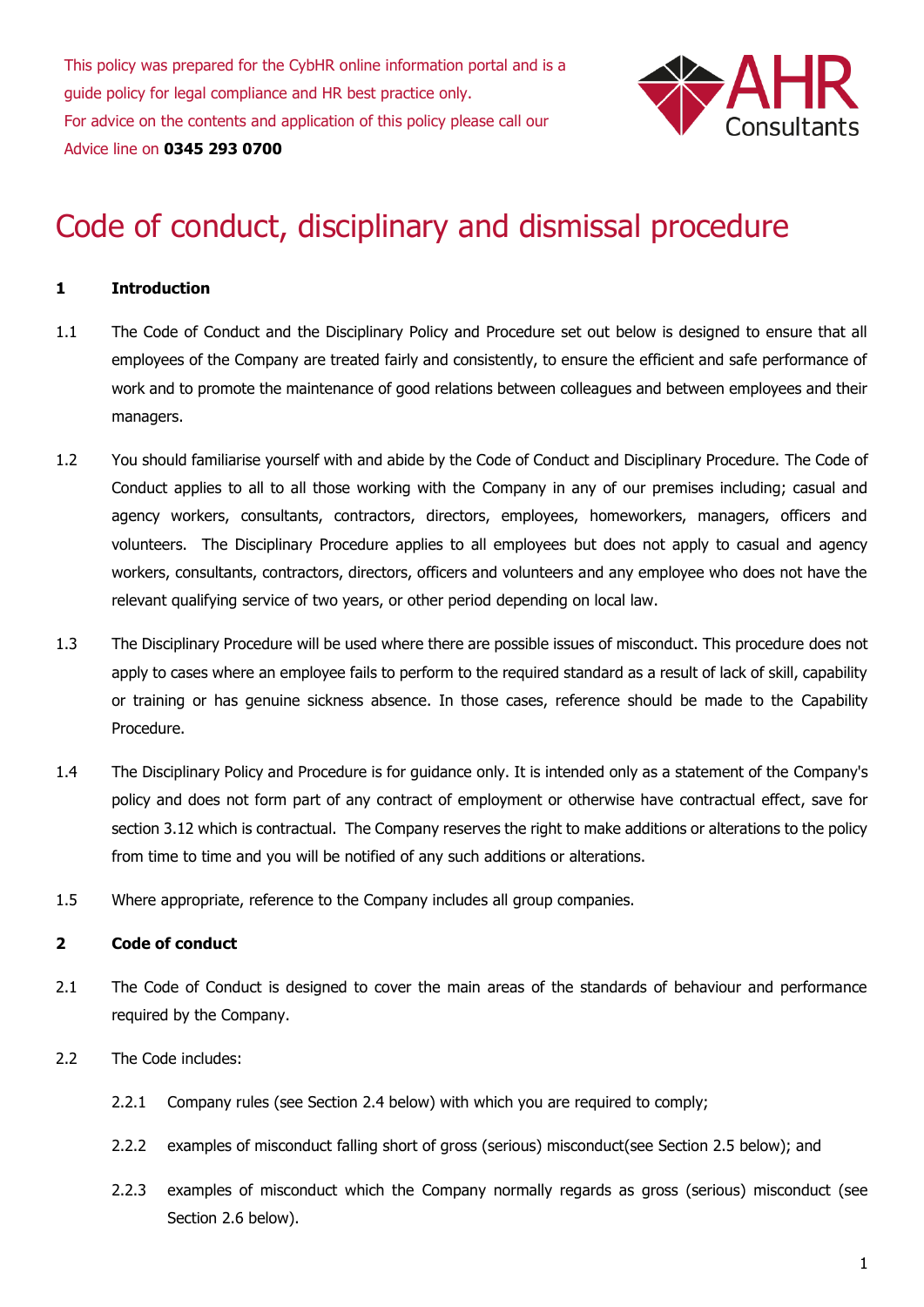2.3 A breach of the Company rules would normally render you liable to disciplinary action in accordance with the Disciplinary Procedure, save for circumstances where the Disciplinary procedure does not apply as defined in section [1.2](#page-0-0) above, or an alternative procedure is used at the Company's absolute discretion as stipulated in section [1.4](#page-0-1) above. An instance of gross (serious) misconduct would normally render you liable to dismissal without notice.

## 2.4 Company rules

- <span id="page-1-0"></span>2.4.1 The Company rules and the examples of misconduct are not exhaustive. You are always under a duty to comply with the standards of behaviour and performance required by the Company and to behave in a reasonable manner.
- 2.4.2 The Company rules include the following:
	- (a) you are required to comply with the rules relating to notification of absence, which are set out in the Company's Sickness and attendance policy and procedure;
	- (b) you are required to arrive at work promptly, ready to start work at your contracted starting times, and are required to remain at work until your contracted finishing times;
	- (c) you may be required to work additional hours at short notice, as the needs of the business require;
	- (d) you must obtain management authorisation if for any reason you wish to arrive later or leave earlier than your normal start and finish times;
	- (e) the Company reserves the right not to pay you in respect of working time lost because of poor timekeeping;
	- (f) persistent poor timekeeping could result in disciplinary action;
	- (g) you are solely responsible for your own time recording on commencing and finishing work. Any errors or omissions must be corrected by you and raised with management who will authorise or endorse any amendment;
	- (h) you are required to maintain satisfactory standards of performance at work, a high level of quality, accuracy and diligence;
	- (i) you are required to keep confidential, both during your employment and at all times after its termination, all information gained in the course of your employment about the business of the Company, and that of the Company's customers, suppliers and business partners, except in circumstances in which you are required to disclose information by law or in the course of the performance of your duties with the Company;
	- (j) you are not permitted to engage in any activity outside your employment with the Company which could reasonably be interpreted as competing with the Company;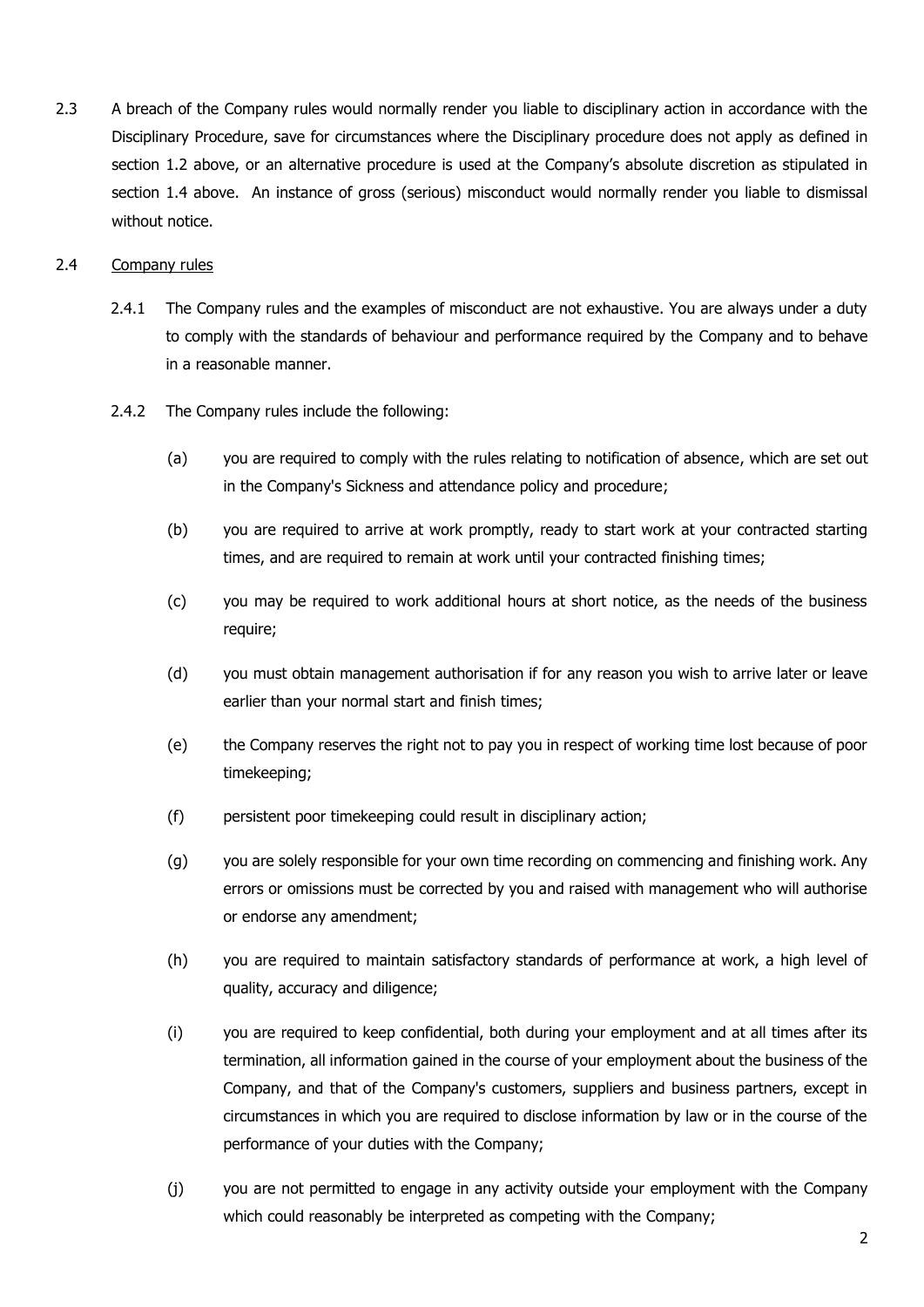- (k) you are required to dress in a manner appropriate to the function in which you are engaged;
- (l) you may be required from time to time to undertake duties outside your normal job remit;
- (m) you may be required from time to time to work at locations other than your normal place of work;
- (n) you are required to co-operate fully with your colleagues and with management and to ensure the maintenance of acceptable standards of politeness;
- (o) you are required to take all necessary steps required to safeguard the public image of the Company and preserve positive relationships with its customers;
- (p) you are required to comply with the Company's operating policies and procedures;
- (q) you are required to ensure that you do not breach the Company's policies on equality and/or harassment and bullying;
- (r) you are required to gain an understanding of the Company's health and safety procedures, observe them and ensure that safety equipment and clothing is always used;
- (s) all accidents, however minor, must be reported to management as soon as possible, and an entry made in the Company's accident book;
- (t) you are not permitted to make use of the Company's communication systems without management permission;
- (u) Company property and equipment must not be taken from the Company's premises other than for use on authorised Company business;
- (v) you are solely responsible for the safety of your personal possessions while in the Company's premises. You must ensure that your possessions are always kept in a safe place; and
- <span id="page-2-0"></span>(w) if you find an item of personal property on the premises, you are required to inform management immediately.

#### 2.5 Misconduct (falling short of gross (serious) misconduct)

- 2.5.1 Set out below are examples of behaviour which the Company treats as misconduct falling short of gross (serious) misconduct. Such behaviour would normally render you liable to sanction under the Disciplinary Procedure, save for circumstances where the Disciplinary procedure does not apply, or an alternative procedure is used at the Company's absolute discretion. You should note that this list is not exhaustive. Examples include:
	- (a) failure to adhere to working hours, e.g. persistent lateness;
	- (b) unauthorised absence;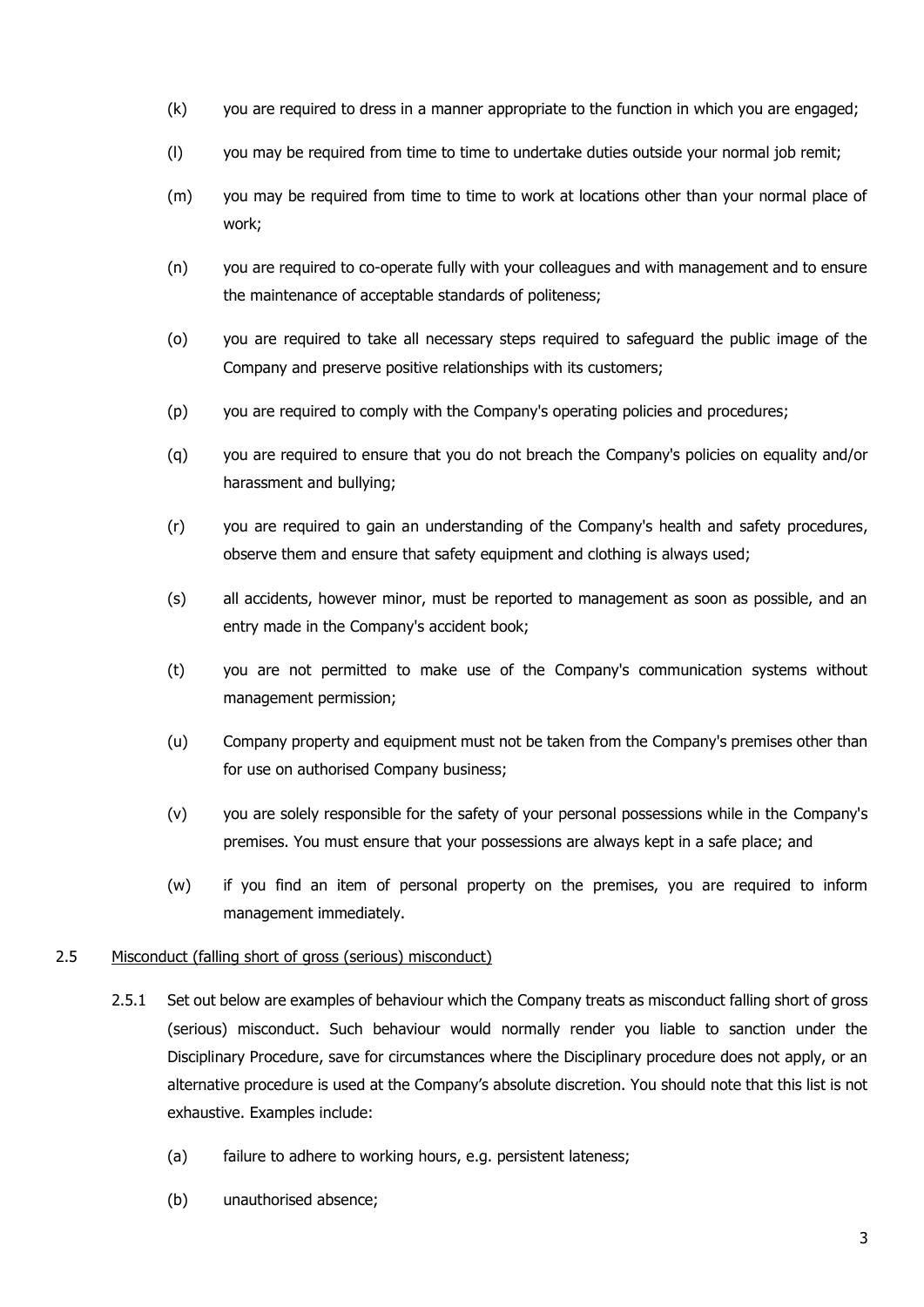- (c) unacceptable level of absence;
- (d) failure to follow the Company's procedures (note very serious failures may constitute gross (serious) misconduct);
- (e) breach of the Company's policies;
- (f) inappropriate dress or appearance which is below acceptable standards; and
- <span id="page-3-0"></span>(g) helping another employee (in any way) to commit a disciplinary offence.

# 2.6 Gross (serious) misconduct

- 2.6.1 Set out below are examples of behaviour which the Company treats as gross (serious) misconduct. Such behaviour would normally render you liable to dismissal without notice. You should note that this list is not exhaustive. Examples include:
	- (a) theft, dishonesty, or fraud;
	- (b) assault, act of violence, or aggression;
	- (c) unacceptable use of obscene or abusive language (including language of a discriminatory nature);
	- (d) possession or use of non-prescribed drugs on Company premises or during working hours;
	- (e) possession or consumption of alcohol on Company premises or during working hours, other than on occasions approved by the Company;
	- (f) serious incapability at work brought on by alcohol or non-prescribed drugs;
	- (g) wilful damage to the Company's property or the property of its employees or customers, suppliers or business partners;
	- (h) serious insubordination;
	- (i) falsification of records or other Company documents, including those relating to obtaining employment;
	- (j) unlawful discrimination, harassment or bullying;
	- (k) refusal to carry out reasonable management instructions;
	- (l) gambling, bribery corruption or tax evasion facilitation;
	- (m) acts of indecency or sexual harassment;
	- (n) serious breach of the health and safety policies and procedures, or endangering the health and safety of a fellow employee, client or third party;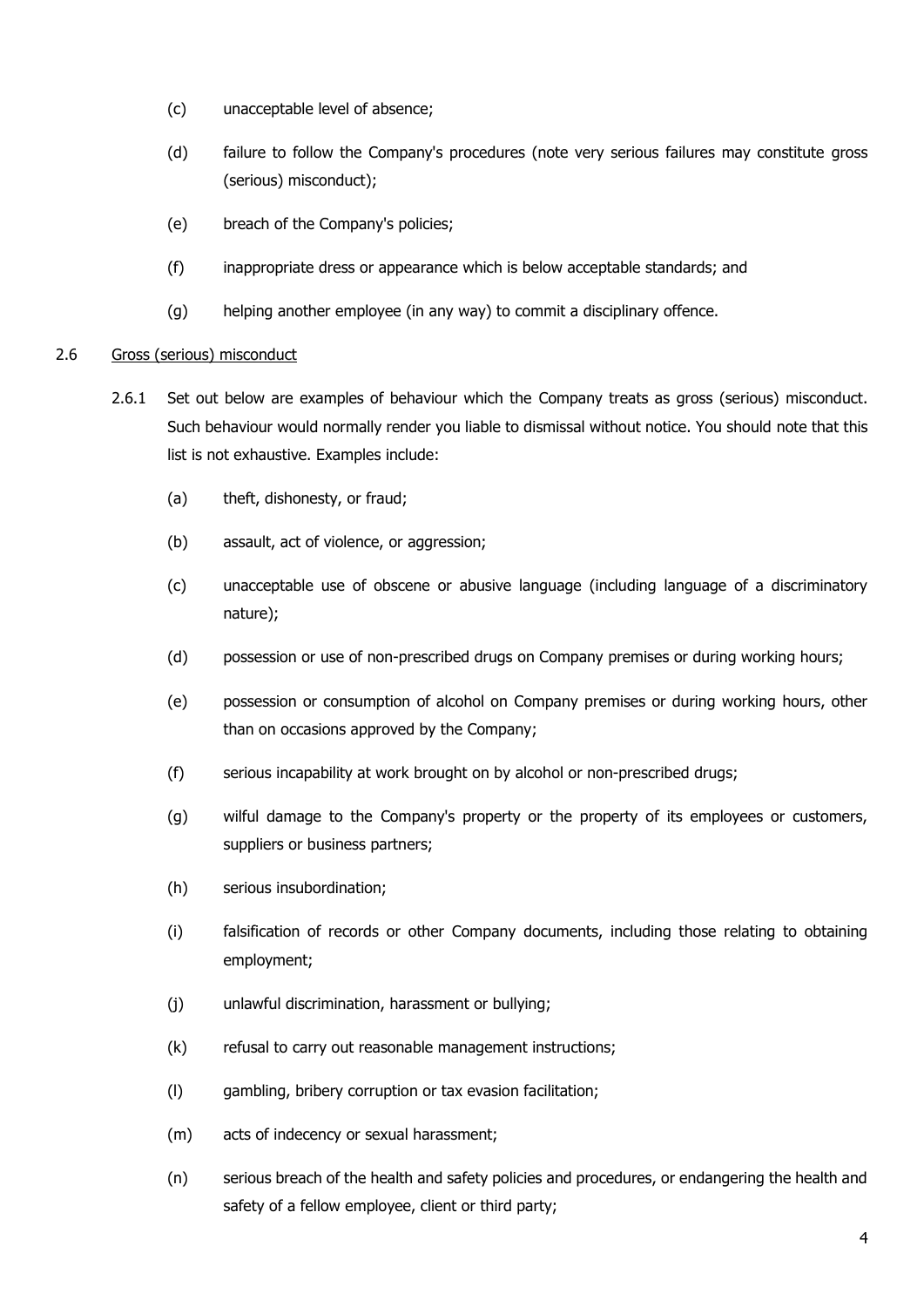- (o) breach of the Company's policy regarding smoking;
- (p) breach of confidentiality, including the unauthorised disclosure of Company business to the media or any other party (this rule does not apply to making, in good faith, a protected disclosure within the meaning of Part IVA of the Employment Rights Act 1996 (whistleblowing) or to a relevant pay disclosure made in compliance with section 77 of the Equality Act 2010);
- (q) unauthorised access to or use of computer data or computer hardware;
- (r) copying of computer software, other than when authorised in the employee's normal course of employment;
- (s) bringing the Company into disrepute;
- (t) misuse of the Company name;
- (u) serious breach of the Company's policies or procedures;
- (v) serious negligence which causes or might cause unacceptable loss, damage or injury; or
- (w) conviction of a criminal offence (except for minor road traffic offences) that impacts on your suitability to do your job or your relationship with the Company, your work colleagues or the Company's customers, suppliers or business partners.

#### **3 Disciplinary procedure**

- 3.1 The Company recognises the importance of dealing with disciplinary matters without undue delay.
- 3.2 If you, or your chosen companion, have any difficulty at any stage of the procedure because of a disability or a medical condition, you should alert the Investigating Officer, Disciplinary/ Appeal Chairperson as appropriate in advance. At each stage of the procedure where appropriate we will consider whether there are any reasonable adjustments that could be made to assist you or your chosen companion.

#### 3.3 Investigation

- 3.3.1 If any complaint of misconduct is made against you, an investigation will usually be carried out by an appropriate representative of the Company. The Company will, at its sole discretion, determine who is an appropriate person to carry out the role of the investigating officer (the 'Investigating Officer'). You must cooperate fully and promptly in any investigation.
- 3.3.2 On completion of the investigation, the Investigating Officer will refer matters to an independent representative of the Company to determine whether a disciplinary hearing should be convened, or some other steps taken in relation to the situation. The Company will, at its sole discretion, determine who is an appropriate person to carry out the role of the Disciplinary chairperson (the 'Chairperson')
- 3.3.3 You do not have a statutory right to be accompanied at any investigatory interview.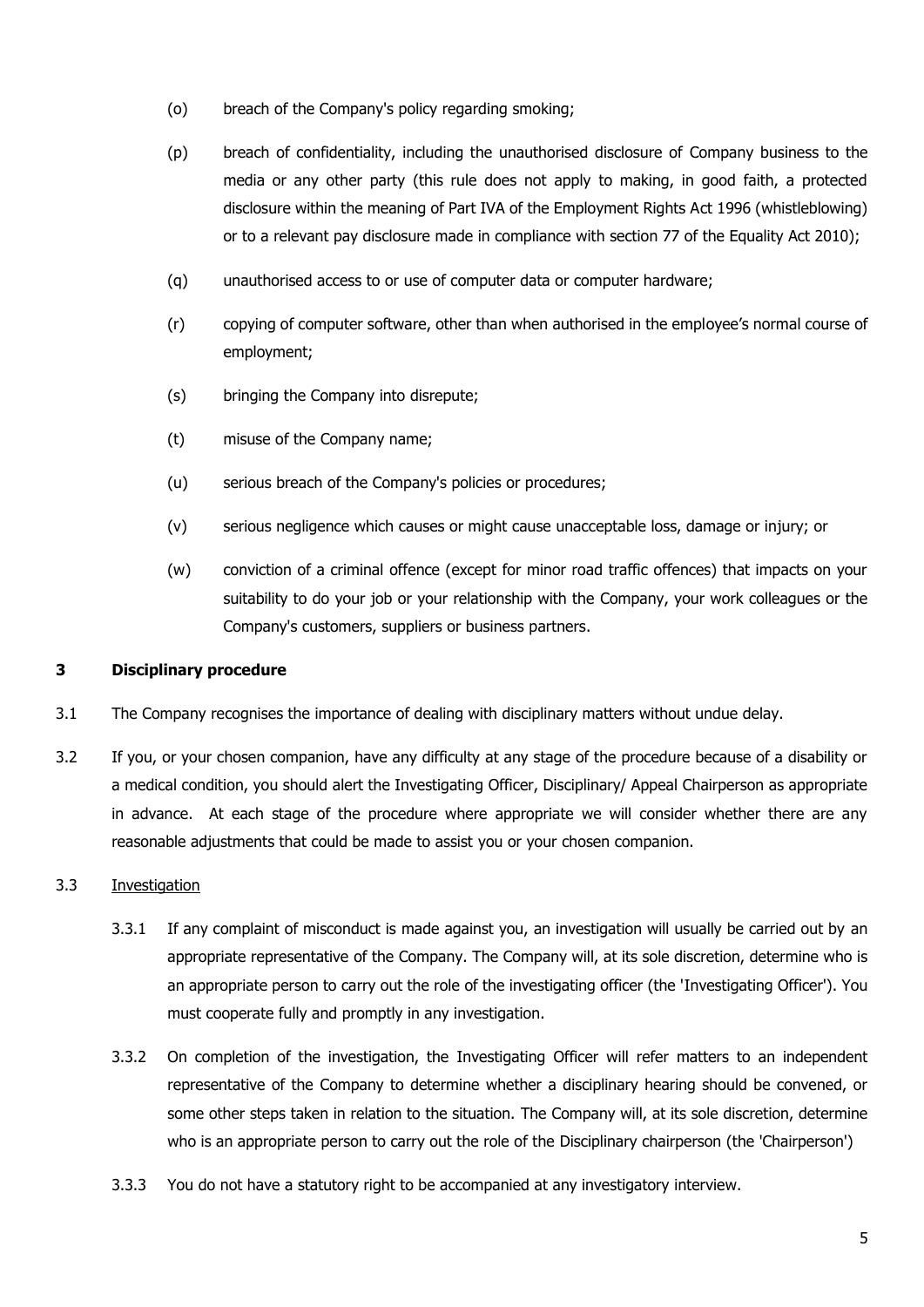## 3.4 Suspension

- 3.4.1 If the Company has any grounds to believe that you may be guilty of misconduct which the Company considers (at its absolute discretion) to be serious (gross) misconduct, where relationships have broken down, or where the Company has any grounds to consider that its property or responsibilities to other parties are at risk, or where the Company considers in its absolute discretion that your continued presence at the Company's premises would hinder an investigation, the Company will be entitled to suspend you on full pay.
- 3.4.2 Any such suspension will normally only last for as long as required to enable an investigation into the circumstances giving rise to such belief of serious (gross) misconduct to be carried out and any disciplinary hearing to be convened. Any such period of suspension is not a punishment, nor considered as disciplinary action against you, nor does it imply that any decision has been taken about your case.

#### 3.5 Attendance at disciplinary and appeal hearings

3.5.1 You should make every effort to attend any disciplinary hearing (including any appeal hearing). If either you or the person accompanying you cannot attend on the proposed date for the hearing, you may suggest a reasonable alternative date, which must be within five working days of the date first proposed. This five-day time limit may be extended by mutual agreement between you and the Company, however the Company is under no obligation to agree to any such extension and will only do so in exceptional circumstances and only when such an extension is only for a reasonably short time. If you fail to attend any re-arranged hearing without good cause, the Company will be entitled to decide on any appropriate disciplinary action based on the evidence available at the re-arranged hearing in your absence.

#### 3.6 Right to be accompanied at disciplinary and appeal hearings

- 3.6.1 You are entitled to be accompanied at any disciplinary hearing (including any appeal hearing) by a fellow work colleague of your choice or a trade union official or representative meeting the statutory requirements. Please note that it is your responsibility to secure the attendance at any hearing of any fellow work colleague.
- 3.6.2 You may not be accompanied by:
	- (a) any other person, such as a relative, without the prior agreement of the Company; or
	- (b) a legal representative.
- 3.6.3 The person accompanying you is entitled to address the hearing to put and sum up your case, respond on your behalf to any views expressed at the hearing and confer with you during the hearing. The person accompanying you does not have the right to answer questions on your behalf, address the hearing if you do not wish it or prevent the Company from explaining its case. Any work colleague who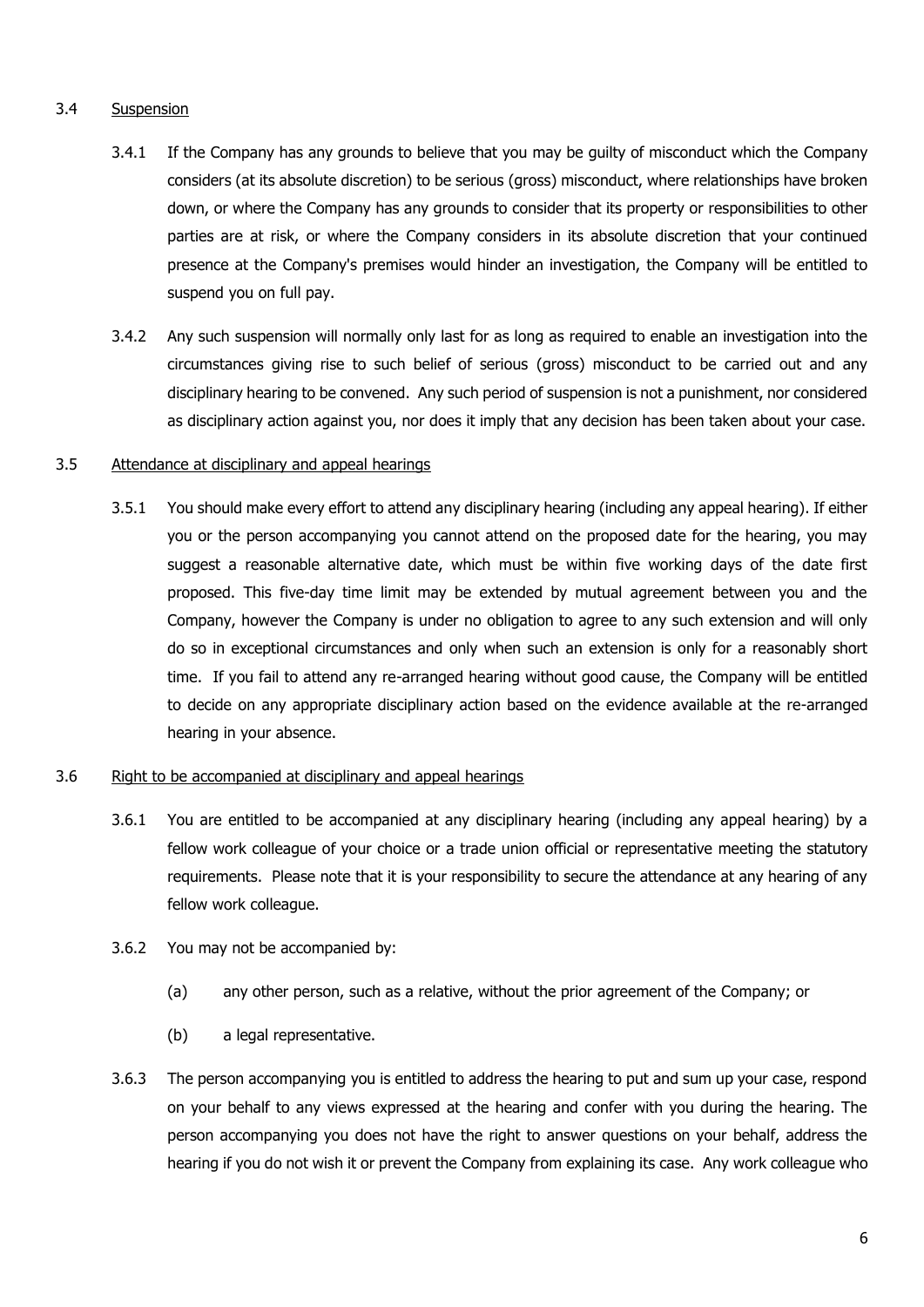you have requested to accompany you will be given a reasonable amount of paid time off to prepare for and attend the hearing.

## 3.7 Invitation to disciplinary hearing

- 3.7.1 You will receive reasonable advance written notice of any disciplinary hearing.
- 3.7.2 This letter or notice will:
	- (a) set out the nature of the allegations against you and what is to be discussed at the hearing in enough detail to enable you to prepare your case;
	- (b) advise you of the possible consequences of the allegations against you;
	- (c) set out the date, time and place of the hearing;
	- (d) advise of your right to be accompanied at the hearing;
	- (e) advise who the Company's witnesses will be (if any);
	- (f) provide copies of the Company's witness statements, or where this is not possible, summaries; and
	- (g) provide copies of any other supporting evidence on which the Company intends to rely.

# 3.8 Disciplinary hearing

- 3.8.1 A disciplinary hearing will be convened as soon as reasonably practicable after the conclusion of the investigation and once you have had a reasonable opportunity to consider the information provided with the notice of the hearing. No decision will be made as to whether any disciplinary action is to be taken or the nature of any disciplinary action to be taken before the hearing takes place.
- 3.8.2 Where possible, the hearing will usually be heard and chaired by a manager who was not involved in the investigation (the 'Chairperson').
- 3.8.3 Where possible, another manager or Company representative, who is not involved in the case, will be present at the hearing to take notes.
- 3.8.4 At the hearing, the Chairperson will explain the complaint against you and go through the evidence that has been gathered. You will have an opportunity to state your case in relation to the allegations and challenge any evidence produced in support of the allegations by the Company. You will be permitted to ask questions and present evidence in support of your response to the case presented to you. You will also be given an opportunity to raise points about any information provided by witnesses.
- 3.8.5 The proceedings, any statements and all documents and records relating to disciplinary hearings will be kept confidential.
- 3.9 Adjournment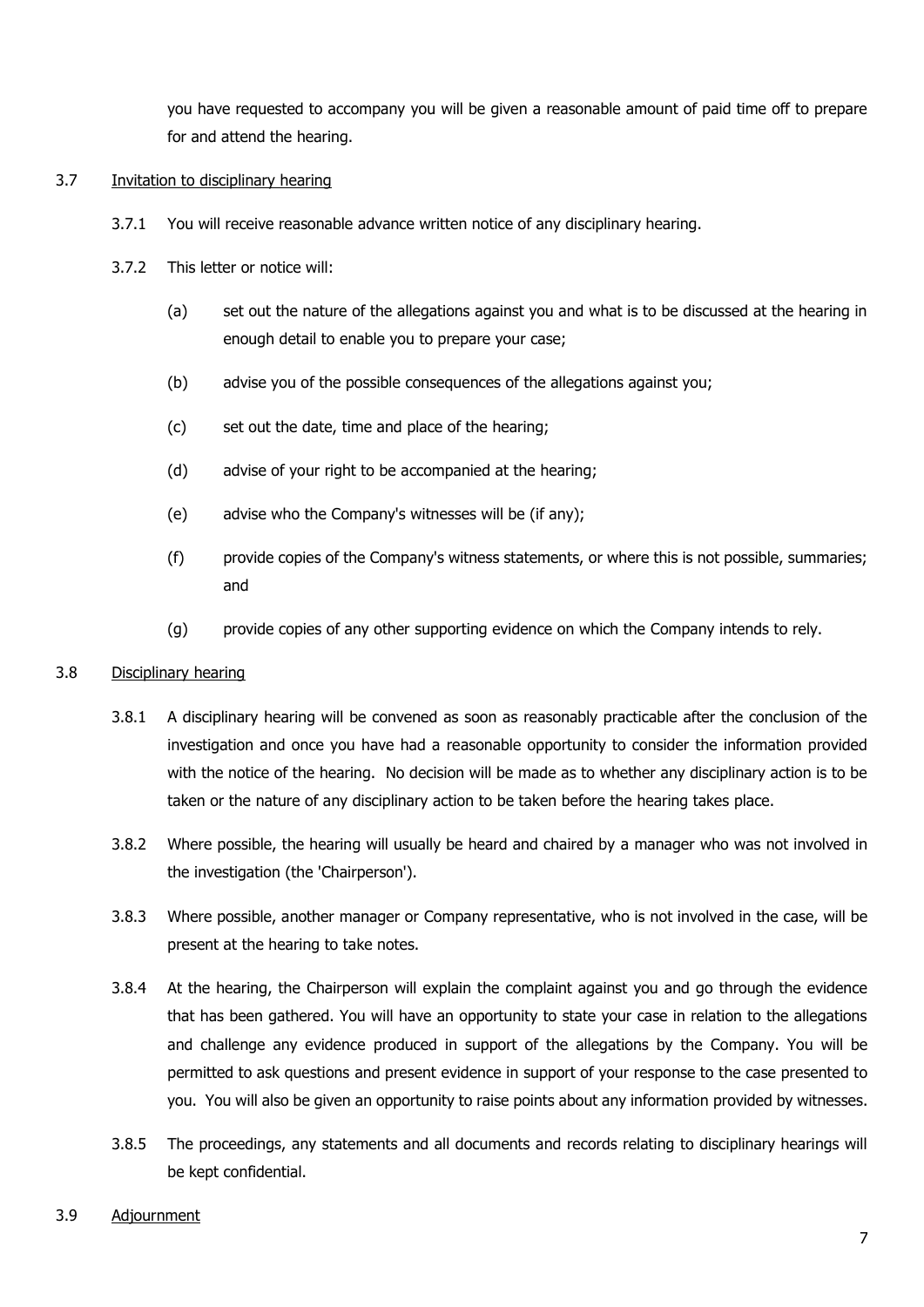3.9.1 The Chairperson will have discretion to adjourn any disciplinary hearing (including any appeal hearing) as appropriate at the reasonable request of the Company or you or otherwise as they, at their discretion, deem necessary.

## 3.10 Decision

- 3.10.1 At the end of the disciplinary hearing, the Chairperson will normally adjourn the meeting before deciding on the appropriate outcome of the hearing. Following the adjournment, the Chairperson may issue their decision verbally or, if the Chairperson is unable to reach an immediate decision following the hearing, they are entitled to deliberate on the hearing prior to issuing a decision in writing.
- 3.10.2 In any event, written notification of the outcome of the hearing will usually be sent to you within five working days of the hearing, or as soon as reasonably practicable, together with an explanation of any disciplinary action to be taken and notification of your right to appeal.

# 3.11 Levels of disciplinary sanction

- 3.11.1 Very minor cases of misconduct will be dealt with informally, with the objective of improving your conduct. Where the matter is more serious, or where you have failed to improve your conduct, formal action will usually be taken as described below.
- 3.11.2 There are three levels of disciplinary sanction. Other than in cases of gross (serious) misconduct, you will not normally be dismissed for a first offence. The Company reserves the right to impose sanctions at any level, or to skip levels, depending on the circumstances of the case.

# **(a) Level 1—Written warning**

In cases of misconduct you may be given a formal written warning. This will give the following information:

- (i) an explanation of the reasons for the warning;
- (ii) an explanation of the improvements in conduct required;
- (iii) the timescale for making these improvements;
- (iv) any support the Company will provide to assist you;
- (v) an explanation of the consequences of any repetition of misconduct or failure to improve conduct to an acceptable standard; and
- (vi) advice as to your right to appeal against the disciplinary decision.

A first written warning will normally remain in force for six months and a copy of the warning will be kept on your personnel record. It will normally be disregarded for disciplinary purposes after a period of six months, or any longer period specified in the warning subject to satisfactory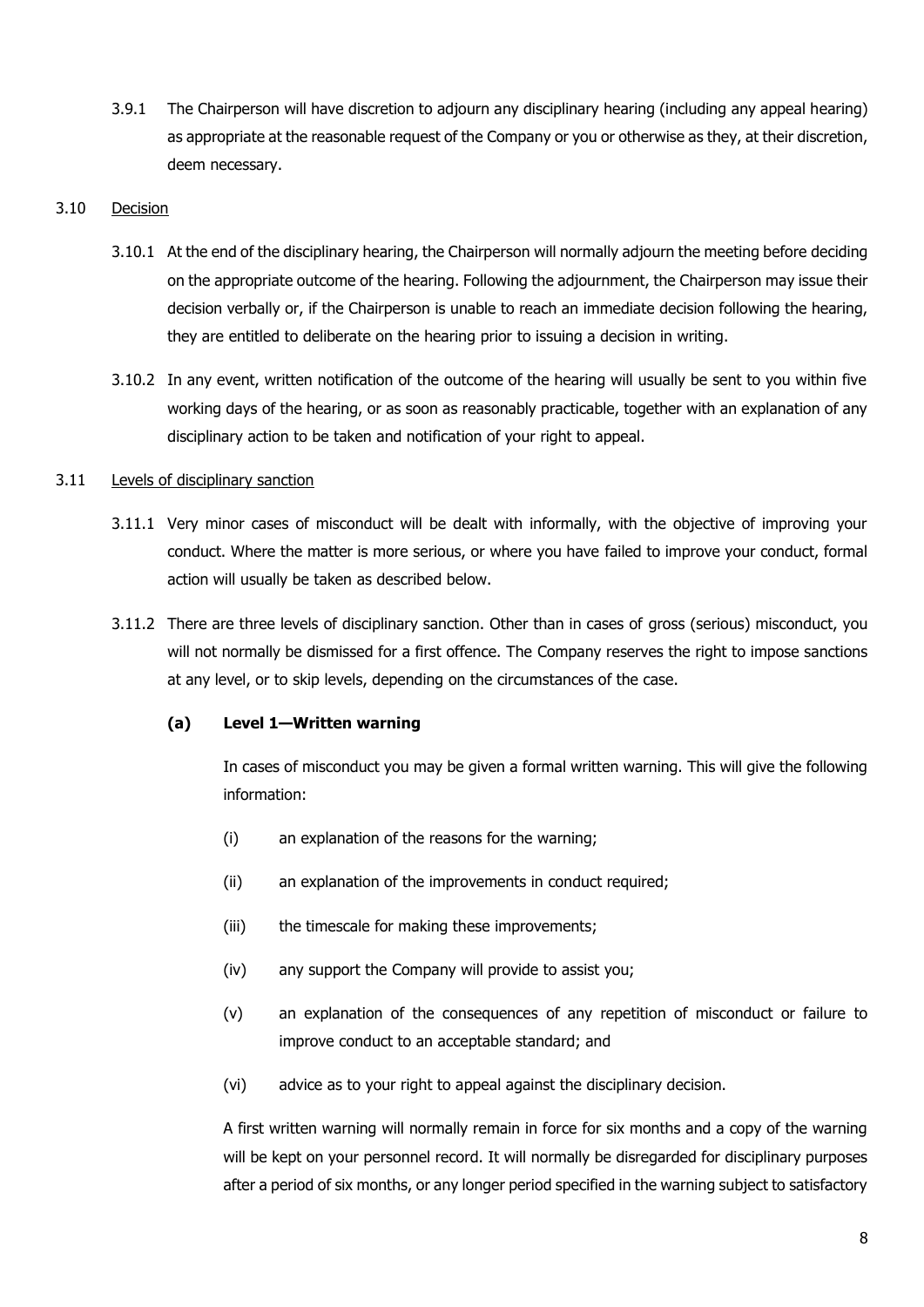conduct and performance during that time but will form a permanent part of your personnel record.

#### **(b) Level 2—Final written warning**

In the event of a failure to improve or change behaviour during the period specified in a warning, or where the misconduct, infringement or offence is sufficiently serious to warrant only one written warning before dismissal, a final written warning may be given to you. This will give the following information:

- (i) an explanation of the reasons for the warning;
- (ii) an explanation of the improvements in conduct required;
- (iii) the timescale for making these improvements;
- (iv) any support the Company will provide to assist you;
- (v) an explanation that any repetition of misconduct or failure to improve conduct to an acceptable standard will render you liable to dismissal; and
- (vi) advice as to your right to appeal against the disciplinary decision.

A final written warning will normally remain in force for 12 months and a copy of the final written warning will be kept on your personnel record. In exceptional cases, depending upon the seriousness and nature of the behaviour, misconduct or infringement, the period for which the final written warning remains in force may be longer. The final written warning will normally be disregarded for disciplinary purposes after a period of 12 months or any longer period specified in the warning, subject to satisfactory conduct and performance during that time, but will form a permanent part of your personnel record.

#### **(c) Level 3—Dismissal or other sanction**

In the event of a failure to improve or change behaviour or improve conduct during the currency of a prior warning, or where the misconduct, infringement or offence is sufficiently serious to warrant dismissal, or if you are guilty of an act of gross (serious) misconduct (see Section [2.6](#page-3-0) above for a non-exhaustive list of examples), dismissal will normally result.

A decision to dismiss will only be taken by a manager who has the authority to do so.

In the case of dismissal (including summary dismissal), you will, as soon as is reasonably practicable, be provided with written confirmation of the dismissal which will set out the following:

- (i) details of the reason for the dismissal;
- (ii) the date on which your employment terminated or will terminate;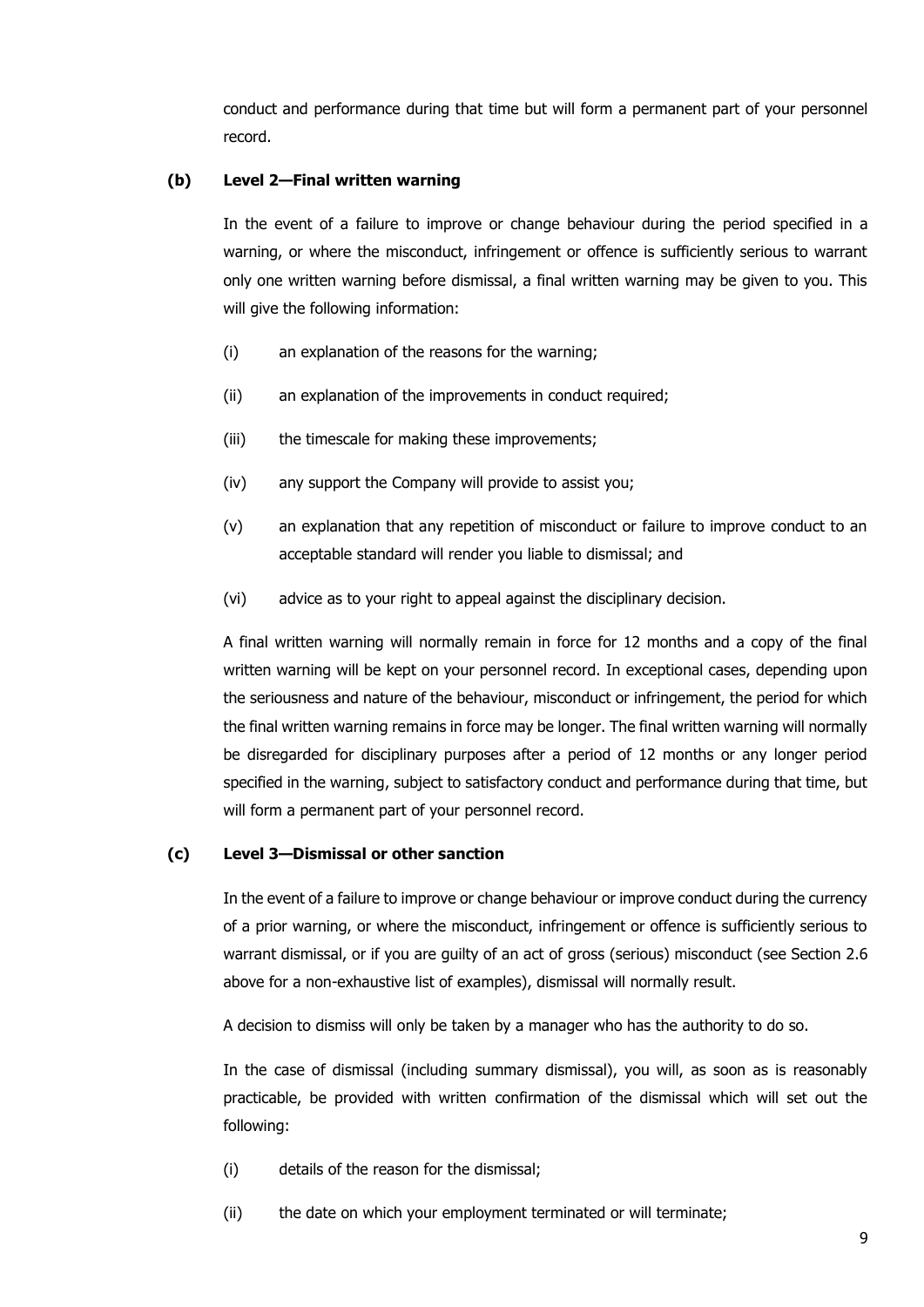- (iii) the appropriate period of notice or pay in lieu of notice (if any); and
- (iv) advice as to your right to appeal against the dismissal.
- <span id="page-9-0"></span>3.12 Action other than dismissal (this section of the procedure is contractual)
	- 3.12.1 If a sanction other than dismissal is to be imposed (e.g. demotion), you will, as soon as is reasonably practicable, be provided with written confirmation of the action to be taken, how it is to be implemented, the reason for the action, the date on which it will come into force (if appropriate) and information on your right to appeal. These sanctions may be used in conjunction with a written warning.

## 3.13 Summary dismissal

- 3.13.1 If you are guilty of an act of gross (serious) misconduct or some other fundamental breach of the Company's rules or of the contract of employment you may be summarily dismissed. This means that there will be no obligation on the Company to allow you to work your notice period or make a payment in lieu of notice.
- 3.13.2 If your behaviour justifies it, the Company may summarily dismiss you without any previous warning(s) having been given.

# 3.14 Appeals

- <span id="page-9-1"></span>3.14.1 If you wish to appeal against a disciplinary decision or sanction, you must inform the Chairperson in writing within five working days of receiving notification of the disciplinary decision. Your written notification should specify the grounds for the appeal. If you wish to produce additional evidence to support your case, then this must be provided to the Chairperson in advance of the appeal hearing.
- 3.14.2 All appeals will be dealt with as promptly as possible and a date will be set for the appeal hearing as soon as is reasonably practicable after the Chairperson has received written notification of your appeal. The appeal will be heard as soon as is reasonably practicable.
- 3.14.3 Wherever possible, the appeal will be heard by a manager of the Company who has not been involved in the investigation or disciplinary hearing and/or who is more senior than the person who heard the disciplinary hearing (the 'Appeal Chairperson'). If there is no internal person available to hear the appeal, an external consultant may act as Appeal Chairperson.
- 3.14.4 You will be informed of the arrangements for the appeal hearing, confirmation of the Appeal Chairperson, details of any other representative of the Company who will be present (where possible, another Company representative will be present at the meeting to take notes) and of the right to be accompanied at the appeal hearing.
- 3.14.5 You must advise the Appeal Chairperson in advance of the appeal hearing of the name of any work colleague or trade union official or representative you intend to bring to the appeal hearing to act as your companion, provided they satisfy statutory requirements to undertake that role. Any work